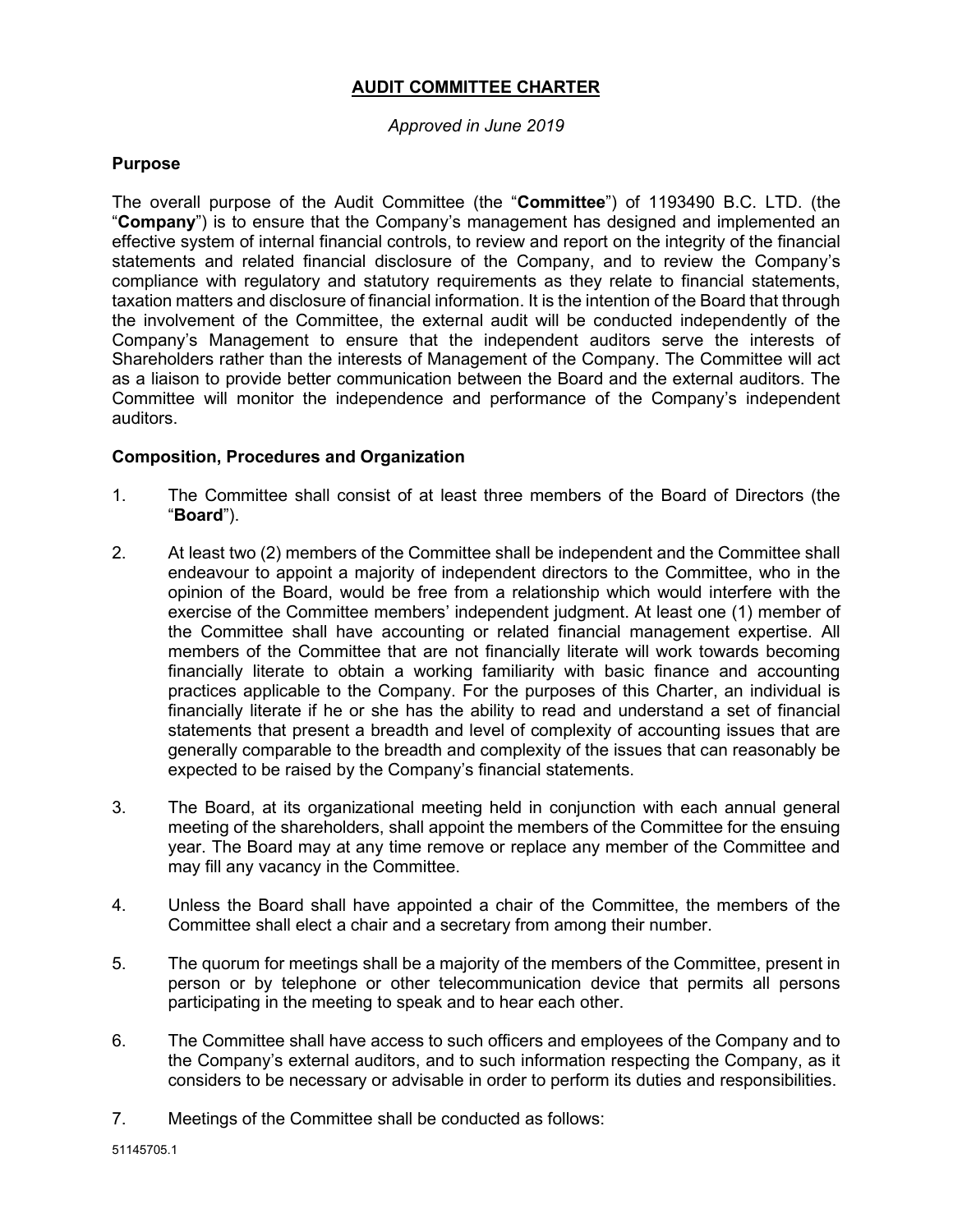- (a) the Committee shall meet at least four times annually at such times and at such locations as may be requested by the chair of the Committee. The external auditors or any member of the Committee may request a meeting of the Committee;
- (b) the external auditors shall receive notice of and have the right to attend all meetings of the Committee; and
- (c) management representatives may be invited to attend all meetings except private sessions with the external auditors.
- 8. The internal auditors and the external auditors shall have a direct line of communication to the Committee through its chair and may bypass management if deemed necessary. The Committee, through its chair, may contact directly any employee in the Company as it deems necessary, and any employee may bring before the Committee any matter involving questionable, illegal or improper financial practices or transactions.

#### **Roles and Responsibilities**

- 1. The overall duties and responsibilities of the Committee shall be as follows:
	- (a) to assist the Board in the discharge of its responsibilities relating to the Company's accounting principles, reporting practices and internal controls and its approval of the Company's annual and quarterly financial statements and related financial disclosure;
	- (b) to establish and maintain a direct line of communication with the Company's internal and external auditors and assess their performance;
	- (c) to ensure that the management of the Company has designed, implemented and is maintaining an effective system of internal financial controls; and
	- (d) to report regularly to the Board on the fulfilment of its duties and responsibilities.
- 2. The duties and responsibilities of the Committee as they relate to the external auditors shall be as follows:
	- (a) to recommend to the Board a firm of external auditors to be engaged by the Company, and to verify the independence of such external auditors;
	- (b) to review and approve the fee, scope and timing of the audit and other related services rendered by the external auditors;
	- (c) review the audit plan of the external auditors prior to the commencement of the audit;
	- (d) to review with the external auditors, upon completion of their audit:
		- (i) contents of their report;
		- (ii) scope and quality of the audit work performed;
		- (iii) adequacy of the Company's financial and auditing personnel;
		- (iv) co-operation received from the Company's personnel during the audit;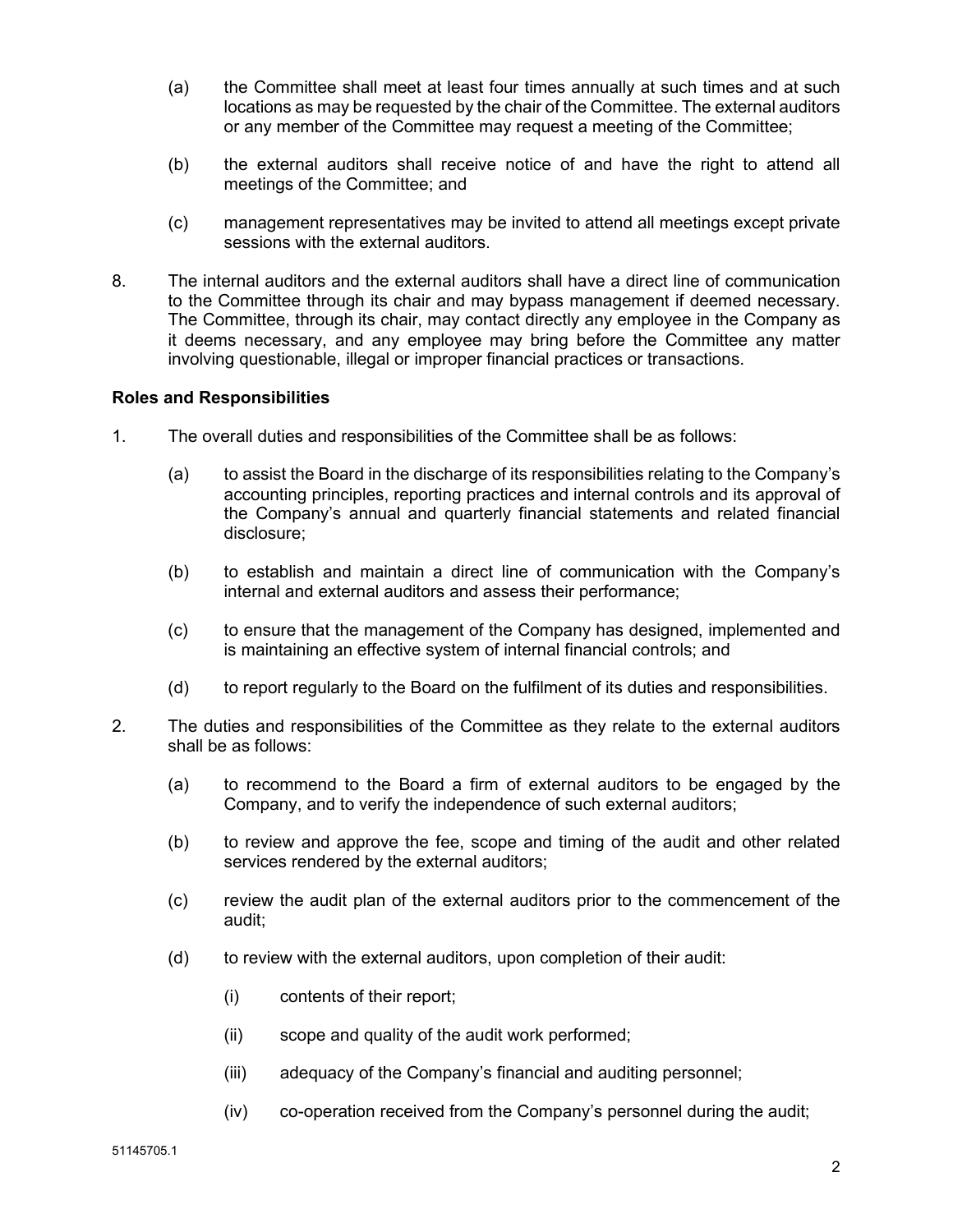- (v) internal resources used;
- (vi) significant transactions outside of the normal business of the Company;
- (vii) significant proposed adjustments and recommendations for improving internal accounting controls, accounting principles or management systems; and
- (viii) the non-audit services provided by the external auditors;
- (e) to discuss with the external auditors the quality and not just the acceptability of the Company's accounting principles; and
- (f) to implement structures and procedures to ensure that the Committee meets the external auditors on a regular basis in the absence of management.
- 3. The duties and responsibilities of the Committee as they relate to the internal control procedures of the Company are to:
	- (a) review the appropriateness and effectiveness of the Company's policies and business practices which impact on the financial integrity of the Company, including those relating to internal auditing, insurance, accounting, information services and systems and financial controls, management reporting and risk management;
	- (b) review compliance under the Company's business conduct and ethics policies and to periodically review these policies and recommend to the Board changes which the Committee may deem appropriate;
	- (c) review any unresolved issues between management and the external auditors that could affect the financial reporting or internal controls of the Company; and
	- (d) periodically review the Company's financial and auditing procedures and the extent to which recommendations made by the internal audit staff or by the external auditors have been implemented.
- 4. The Committee is also charged with the responsibility to:
	- (a) review the Company's quarterly statements of earnings, including the impact of unusual items and changes in accounting principles and estimates and report to the Board with respect thereto;
	- (b) review and approve the financial sections of:
		- (i) the annual report to shareholders;
		- (ii) the annual information form, if required;
		- (iii) annual and interim MD&A;
		- (iv) prospectuses;
		- (v) news releases discussing financial results of the Company; and